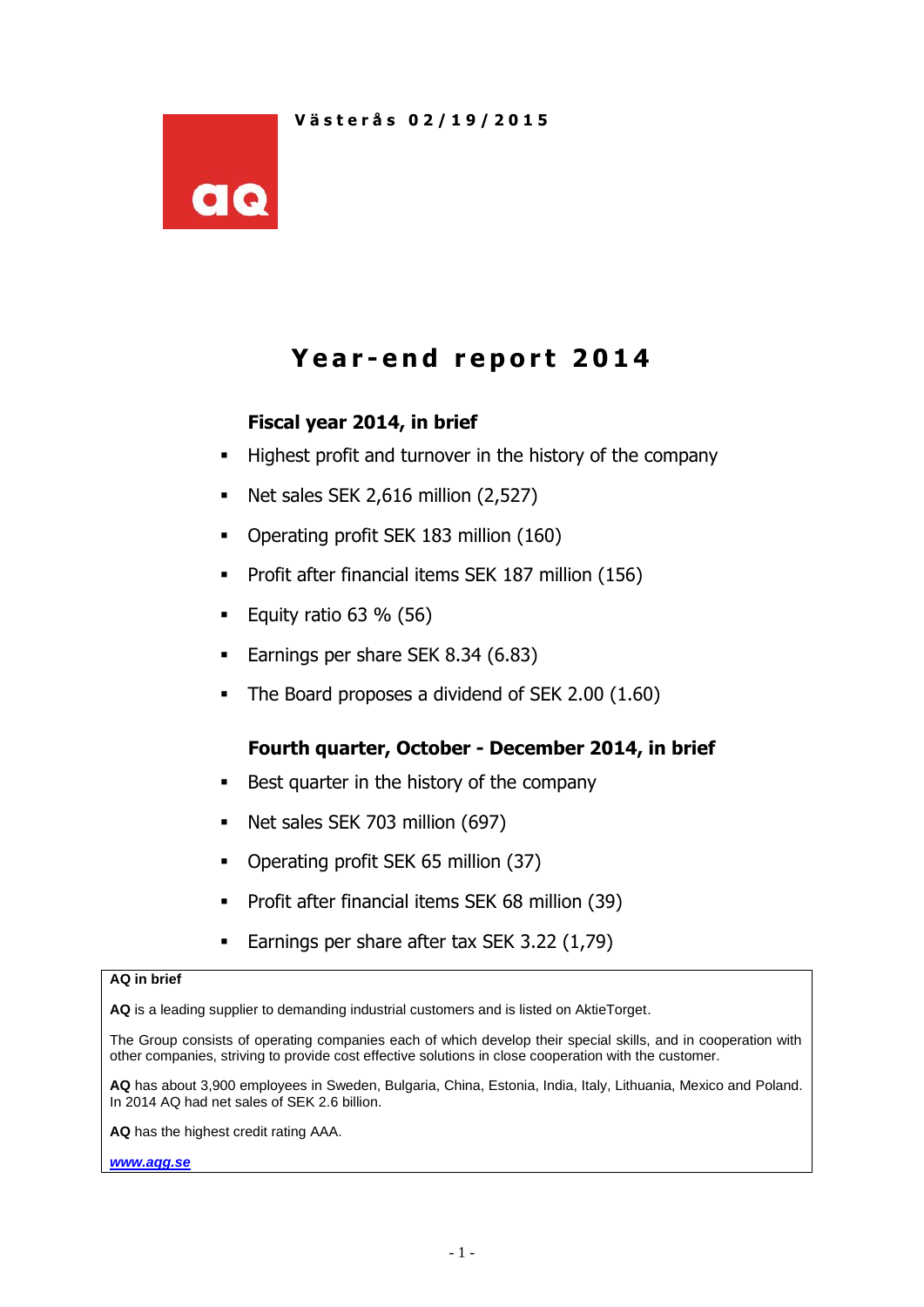#### **Fiscal year 2014 and fourth quarter**

Net sales for the fiscal year was SEK 2,616 million (2,527), an increase of SEK 89 million compared with previous year. Turnover and profit of the year is the best in the history of the company. Operating margin for the year was SEK 183 million (160). Sales excluding acquisitions decreased by 3%.

Net sales in the fourth quarter was SEK 703 million (697), an increase with SEK 6 million compared with the same period previous year. Operating margin in the fourth quarter was SEK 65 million (37). Turnover and profit in the quarter is the best in the history of the company. Sales excluding acquisitions decreased by 3%.

Equity at year-end was SEK 1,055 million (885) for the group.

#### **Significant events during the fiscal year**

AQ celebrated 20 years in 2014. During these 20 years, AQ has shown profit each quarter and increased sales each year.

AQ Lasertool in Estonia acquired during the year the business assets of Foleshill Metal Finishing Oü and Sertec Engineering Estonia Oü. The transactions were made as cash transactions. The purchase prices corresponded to the value of machines, equipment and inventory.

AQ acquired the shares of Carat Electronics AD in Veliko Tărnovo, Bulgaria. The transaction was made as a cash transaction. The name of the company has been changed to AQ Plastronic AD.

AQ Enclosure Systems AB with operations in Vaggeryd, Falköping and Kista has during the year made reduction in staff by 25 people in Vaggeryd. In parallel with the redundancies, substantial investments were made in e.g. an advanced panel bending machine (only one in Sweden) for efficient manufacturing of advanced sheet metal components. It has enabled us to become a new supplier to a customer in the medical technology sector. We have also won new business for the same customer for production in AQ Electric in Bulgaria.

The production in Bollnäs was closed during the year and the products were transferred to other AQ factories.

AQ's injection molding business in Sweden was restructured during the year. The sites in Västerås, Vadstena, Anderstorp and Göteborg were all merged into AQ Plast AB.

The site in Falköping, part of AQ Enclosure Systems AB, which assembles complete machines has since the takeover of the bankrupt company shown a loss. We are starting to see results from our improvement work and the business is showing increased delivery precision and improved result.

Our Wiring Systems companies in Lithuania and Poland are developing in a positive direction both in sales and profit.

In our Bulgarian companies, which are developing positively both in sales and profit, we have started investment programs partly in our new company AQ Plastronic AD and partly in AQ Electric AD.

Our company in India has during a long period struggled with low volumes and financial loss. We are now starting to see results of our effort. During the year we received orders from an international train manufacturer of wire harnesses, transformers and enclosures for traction control. In conjunction with this we have decided to invest in FSW (Friction Stir Welding). According to our customer, there is no FSW within the private industry in India today. We are planning a break-even for the company at the end of 2015.

Our companies in Suzhou, China AQ Electric and AQ Holmbergs are developing positively with increased volumes and more customers.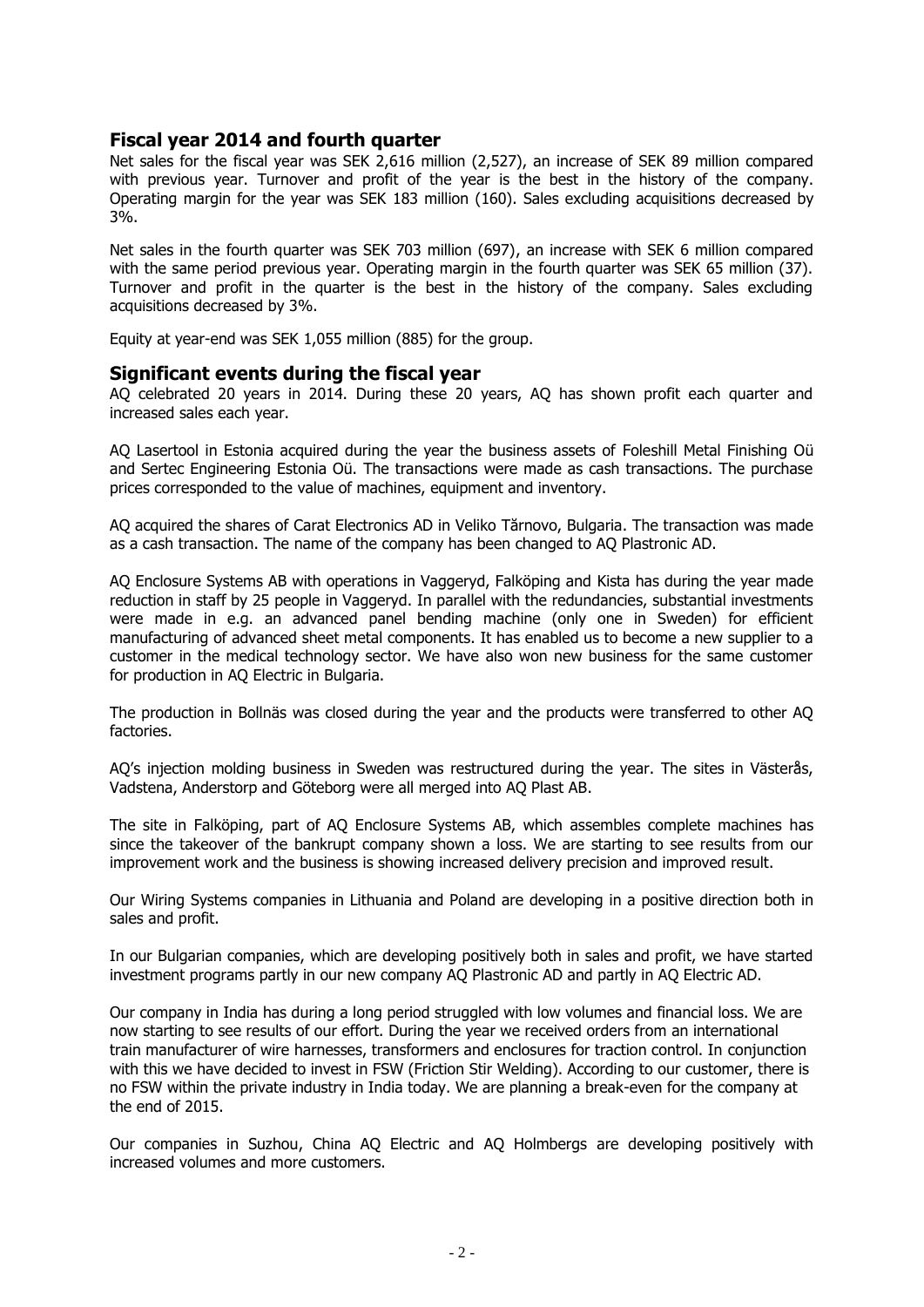Our company in Mexico is still lacking volumes and the result is negative. New management is in place and we believe in the business long term and we are working actively to increase the business volume.

A development program for all management teams that has been going on for two years is now completed. The purpose of the program was to increase organic growth with increased focus on our goals and more effective work in the management teams.

The work to decrease our inventory is continuing with among other things an education program. To help our customer improving their service we have built VMI stock, which has increased our inventory with SEK 10 million during the year.

AQ is working actively to reduce the effect on the environment. During 2014 photovoltaic equipment of 20 kW was put in operation at our factory in Godech, Bulgaria and LED lightning has been installed in a number of larger manufacturing sites.

During the autumn a new Purchasing manager for the group has started. A new CFO with background from e.g. Sandvik will start on March 2, 2015.

#### **Significant events after the end of the period**

The Board has given the company the assignment to apply for a listing on Nasdaq OMX during 2015. This work is delayed and during the spring of 2015 it will get increased attention when our new CFO is in place.

On February 13, 2015 AQ Wiring Systems in Lithuania was awarded the national export prize. The prize ceremony was led by the Lithuanian Prime Minister.

A three year contract has been signed between AQ Electric in China and Bombardier CPC Propulsion for supply of transformers and inductors. The total value of the contract is SEK 130 million.

AQ Enclosure Systems AB in Vaggeryd has during a longer period had problems with decreased volumes and negative result. The company has given notice of redundancy to 65 employees as a consequence of a restructuring to focus and increase efficiency of the site in Vaggeryd. Parts of the product portfolio will be transferred to AQ's units in Eastern Europe.

#### **Segment reporting**

The Group operates in two business segments; *Components*, which produces transformers, wiring systems, mechanical components, punched sheet metal and injection-molded thermoplastics; and System, which produces systems, power and automation solutions and assembles complete machines in close collaboration with the customers.

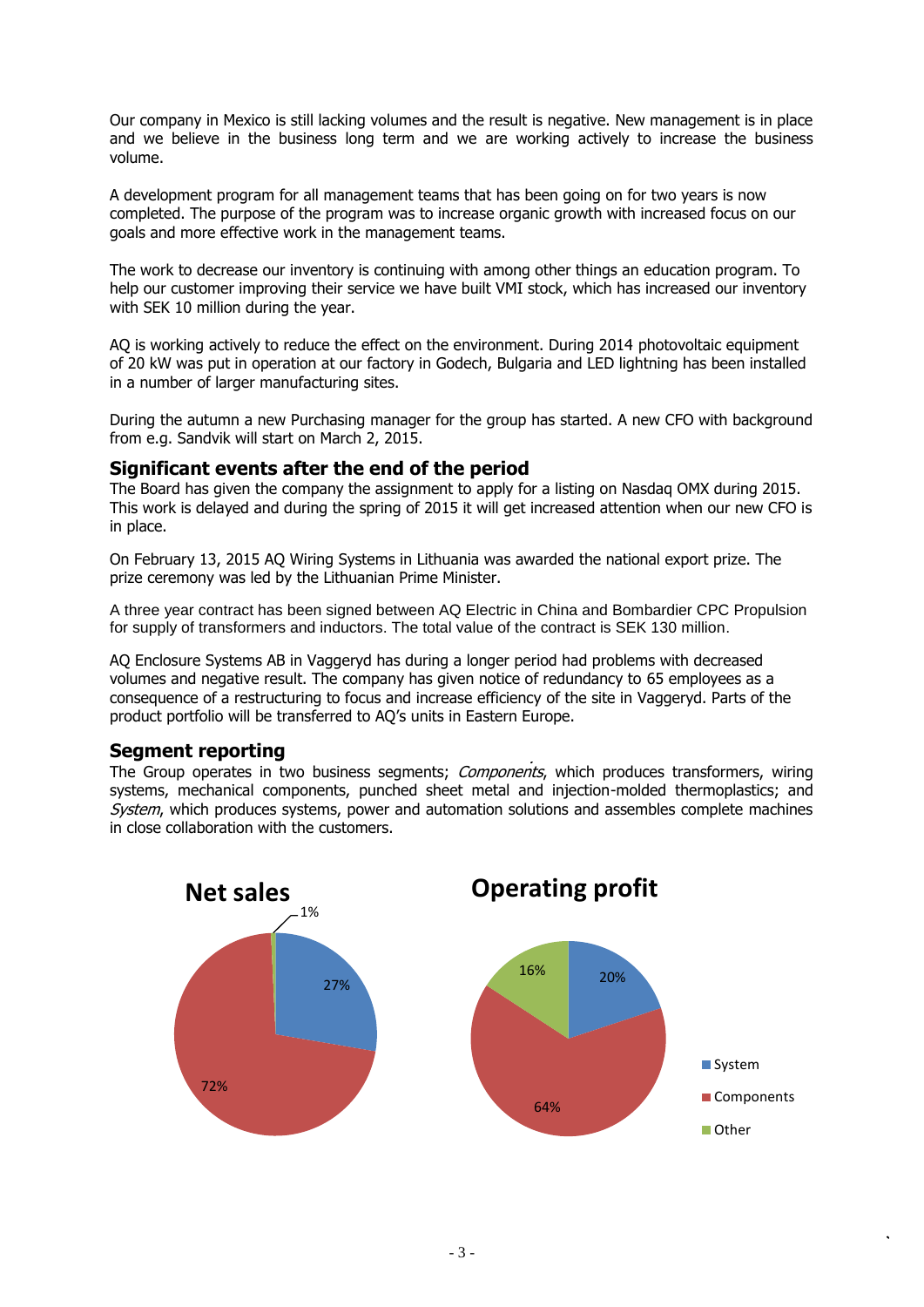|                  |               | 2014              |        | 2013          |                   |              |  |
|------------------|---------------|-------------------|--------|---------------|-------------------|--------------|--|
|                  | <b>System</b> | <b>Components</b> | Other  | <b>System</b> | <b>Components</b> | <b>Other</b> |  |
| Net sales        | 724 214       | 1 872 840         | 19 043 | 649 626       | 1860800           | 16 946       |  |
| Operating profit | 36 371        | 117 345           | 28 870 | 40 573        | 99 013            | 20 209       |  |

#### **Quality and delivery precision**

AQ Group has during a few years worked with a group wide improvement program for product quality and delivery precision. Product quality has been measured in number of customer claims (NCR) and delivery precision (OTD) in percentage of order rows delivered according to confirmed delivery time. The development is shown in the diagrams below, which also can be found on www.agg.se.



## **Information of parent company**

The parent company, AQ Group AB, focuses primarily on leadership and development of the Group. Company sales are, as in previous years, almost exclusively of sale of management services to subsidiaries. Purchases from the subsidiaries do not exist to any appreciable extent.

2013

2014

#### **The drawing up of the interim report**

The interim report has been prepared in accordance with the Swedish Annual Accounts Act as well as IFRS, applying IAS 34, Interim Financial Reporting, which contains general requirements for the design, structure and minimum information requirements in the interim report. The accounting and valuation principles applied are the as used in the latest annual report for 2013.

The report has not been audited.

## **Significant estimates and evaluations for accounting purposes**

The Board has in preparing the interim report found no record that would be especially exposed from a risk point of view and thus induce significant adjustments to future periods.

#### **Future prospects**

The Board is currently assessing sales and profits for the full year 2015 will be slightly better compared to 2014.

The Group strives for continued profitable growth within its business areas. The growth will be achieved both organically and through acquisitions.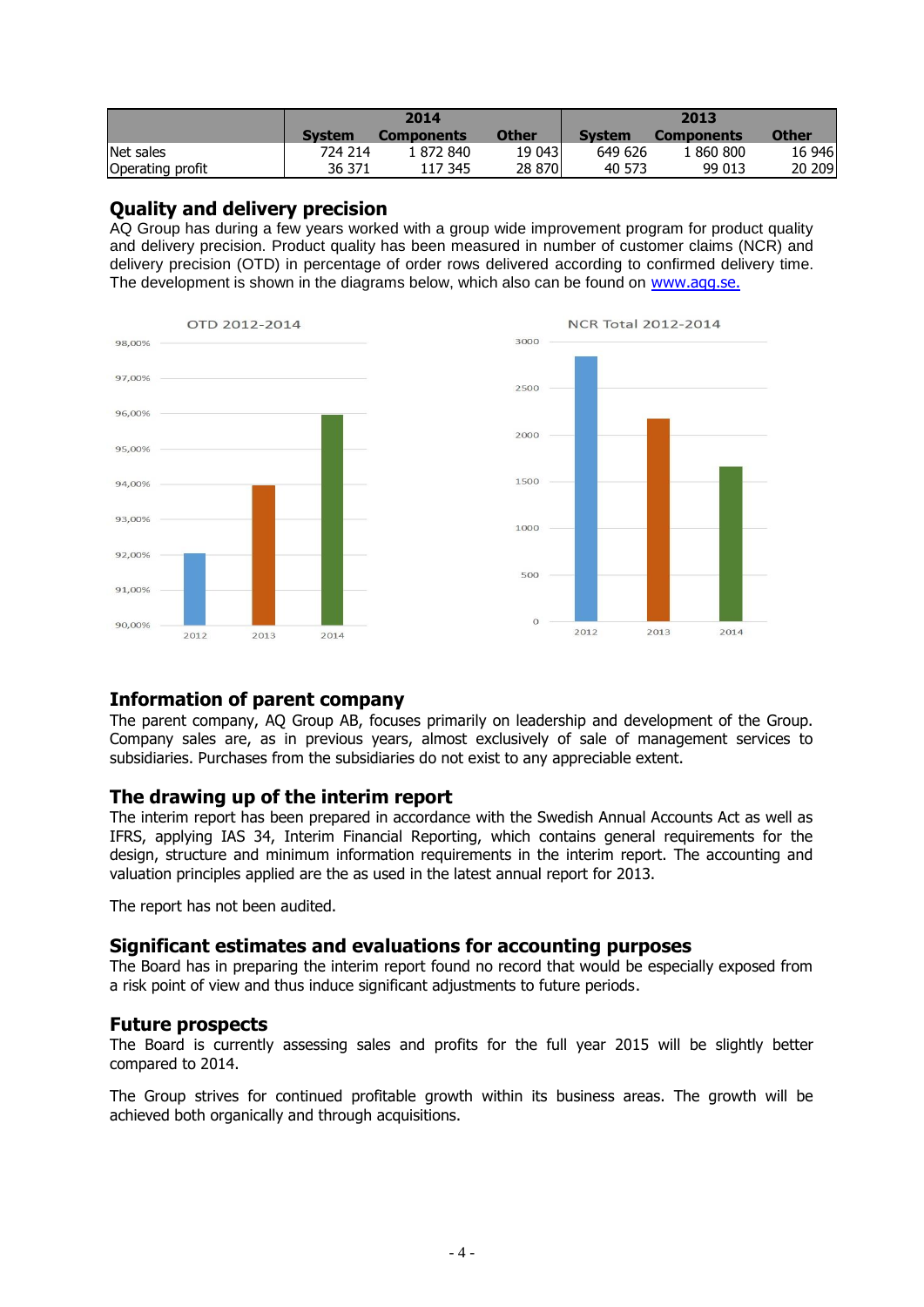# **Financial reports**

| The Group's Income Statement and statement of comprehensive income (KSEK) |          |           |                 |            |
|---------------------------------------------------------------------------|----------|-----------|-----------------|------------|
|                                                                           | Q4 2014  | Q4 2013   | <b>Acc 2014</b> | Acc 2013   |
| Net sales                                                                 | 703 448  | 696 544   | 2616097         | 2 527 372  |
| Other operating income                                                    | 11 034   | 10 034    | 23 2 29         | 31 587     |
| <b>Operating expenses</b>                                                 | $-64900$ | $-669308$ | $-2456740$      | $-2399164$ |
| <b>Operating profit</b>                                                   | 65 392   | 37 269    | 182 586         | 159 795    |
| <b>Result from financial items</b>                                        | 2996     | 1 507     | 4 0 6 6         | $-3303$    |
| <b>Profit after financial items</b>                                       | 68 389   | 38 776    | 186 652         | 156 492    |
| Tax on profit for the year                                                | $-10263$ | -6 485    | $-36$ 175       | $-333369$  |
| Net profit for the year                                                   | 58 126   | 32 291    | 150 477         | 123 123    |
| Other comprehensive income                                                |          |           |                 |            |
| lOther translation differences                                            | 17439    | 8938      | 47 591          | 2 1 7 3    |
| Comprehensive income for the year                                         | 75 565   | 41 229    | 198 068         | 125 296    |
| Earnings per share after full tax                                         | 3,22     | 1,79      | 8,34            | 6,83       |
| Net margin %                                                              | 9,7%     | 5,6%      | 7,1%            | 6,2%       |
|                                                                           |          |           |                 |            |

# **The Group's Income Statement and statement of comprehensive income (KSEK)**

# **The Parent Company's Income Statement (KSEK)**

|                                     | Q4 2014   | Q4 2013         | <b>Acc 2014</b> | <b>Acc 2013</b> |
|-------------------------------------|-----------|-----------------|-----------------|-----------------|
| Net sales                           | 17 749    | 12 2 8 1        | 51 236          | 40 080          |
| Other operating income              | 0         | 13 <sub>l</sub> | 3               | 14              |
| <b>Operating expenses</b>           | $-5626$   | $-4027$         | $-26257$        | $-21003$        |
| <b>Operating profit</b>             | 12 122    | 8 2 6 8         | 24 982          | 19 092          |
| Result from financial items         | 4 3 5 9   | 17810           | 8073            | 7766            |
| <b>Profit after financial items</b> | 16 482    | 26 077          | 33 055          | 26 858          |
| Appropriations                      | $-19.416$ | 4 3 0 0         | $-19671$        | 3 0 5 0         |
| Tax on profit for the year          | 1 0 0 0   | $-3262$         | $-3239$         | $-5440$         |
| Net profit for the year             | $-1934$   | 27 115          | 10 146          | 24 4 68         |

# **Balance Sheet (KSEK)**

|                                     | <b>Group</b> |         | <b>Parent company</b> |          |
|-------------------------------------|--------------|---------|-----------------------|----------|
| <b>Assets</b>                       | Q4 2014      | Q4 2013 | Q4 2014               | Q4 2013  |
| <b>Fixed assets</b>                 | 393 528      | 350 811 | 353 762               | 338 419  |
| Inventories                         | 447 945      | 442 397 | 0                     | $\Omega$ |
| lOther current receivables          | 691 507      | 717 308 | 156 258               | 302 723  |
| Cash and bank balances              | 145 744      | 67 566  | 22 3 52               | 11 151   |
| <b>Total assets</b>                 | 1 678 724    | 1578082 | 532 372               | 652 294  |
| <b>Equity and liabilities</b>       |              |         |                       |          |
| Equity                              | 1 055 230    | 885 403 | 291 967               | 310 676  |
| Untaxed reserves                    | 0            |         | 36 000                | 37 590   |
| Interest-bearing liabilities        | 146 913      | 244 097 | 4692                  | 71 062   |
| <b>Other liabilities</b>            | 476 581      | 448 582 | 199 713               | 232 966  |
| <b>Total equity and liabilities</b> | 1 678 724    | 1578082 | 532 372               | 652 294  |
| <b>Equity ratio</b>                 | 63%          | 56%     | 60%                   | 52%      |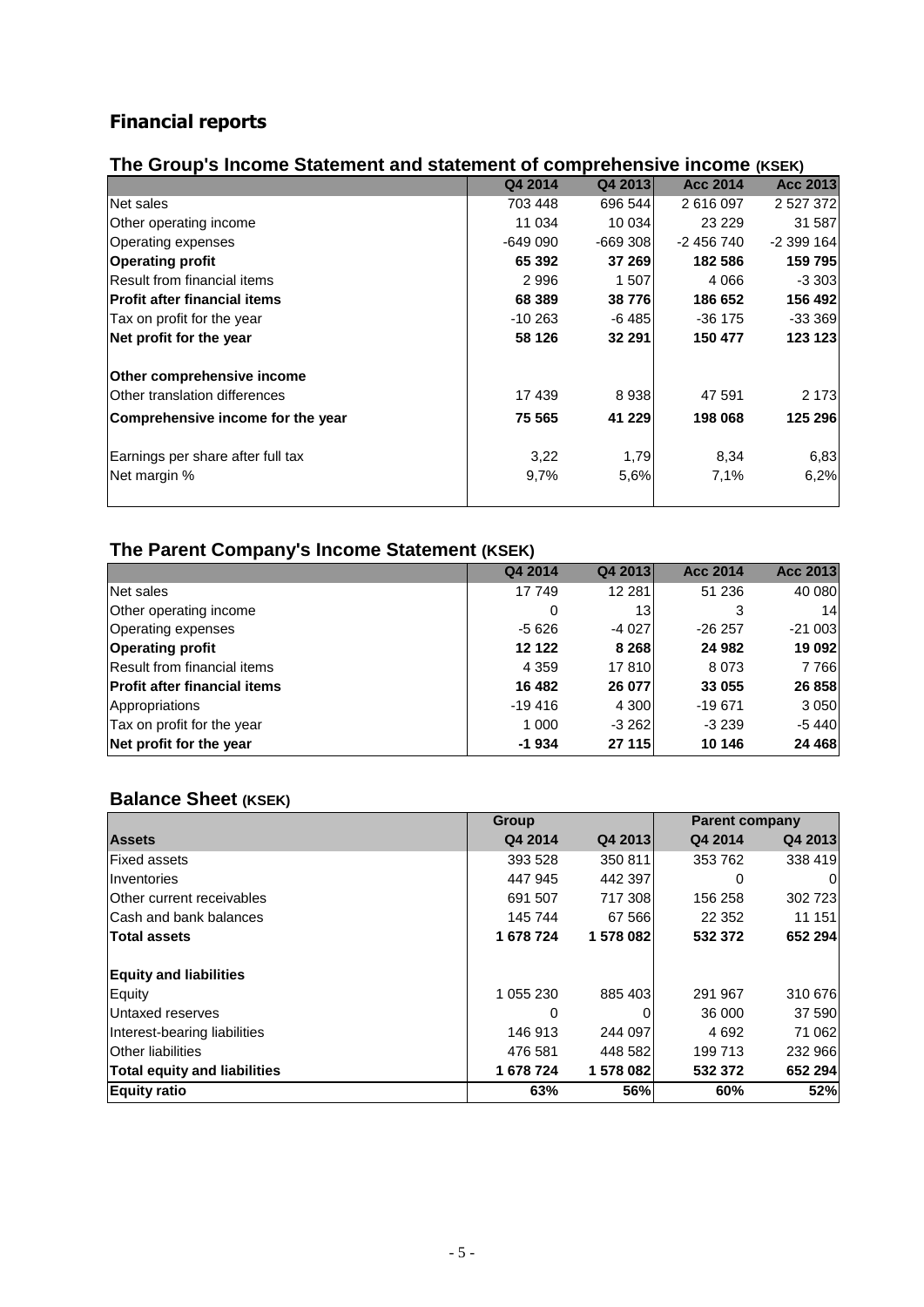# **Cash Flow Analysis (KSEK)**

|                                          | <b>Group</b> |           | <b>Parent company</b> |          |
|------------------------------------------|--------------|-----------|-----------------------|----------|
|                                          | Acc 2013     | Acc 2012  | Acc 2013              | Acc 2012 |
| Net operating profit/loss                | 182 586      | 159 795   | 24 982                | 19 092   |
| Result from financial items              | $-1.346$     | $-599$    | 17 199                | 1807     |
| Income tax paid                          | $-41992$     | $-35122$  | $-20245$              | $-7705$  |
| Non-cash transactions                    | 84 643       | 51 639    | -88                   | 12       |
| Changes in working capital               | 89 169       | $-38557$  | 121 100               | $-36561$ |
| Cash flow from investing                 | $-92135$     | $-93,366$ | $-8102$               | $-8470$  |
| Cash flow from financing activities      | -131 442     | $-32040$  | $-119082$             | 31 837   |
| Increase/reduction of liquid funds       | 89 4 83      | 11 751    | 15764                 | 11       |
| Liquid funds at beginning of year        | 67 566       | 55 893    | 11 151                | 10 004   |
| Exchange rate difference in liquid funds | $-11.305$    | $-77$     | -4 563                | 1 1 3 6  |
| Liquid funds at end of period            | 145 744      | 67 566    | 22 3 52               | 11 151   |

# **Equity (KSEK)**

| Group                                                                                 | Equity attributable to parent company shareholders |                          |                  |                                    |                                 |                         |                            |                     |
|---------------------------------------------------------------------------------------|----------------------------------------------------|--------------------------|------------------|------------------------------------|---------------------------------|-------------------------|----------------------------|---------------------|
| <b>KSEK</b>                                                                           | Share-<br>capital                                  | Other<br>paid-in         | Trans-<br>lation | Profit/<br>Loss                    | Sub-total                       |                         | Minority share-<br>holding | <b>Total Equity</b> |
|                                                                                       |                                                    |                          |                  | capital reserve brought<br>forward |                                 |                         |                            |                     |
|                                                                                       |                                                    |                          |                  |                                    |                                 |                         |                            |                     |
| Equity, 01/01/2013                                                                    | 36 068                                             | 34 014                   | -5 868           | 719 194                            | 783 408                         |                         | 142                        | 783 551             |
| Net profit                                                                            |                                                    |                          |                  | 122 899                            | 122 899                         |                         | 224                        | 123 123             |
| Transl.diff. in foreign comp.                                                         |                                                    |                          | 2 1 2 5          |                                    | 2 1 2 5                         |                         | 48                         | 2 1 7 3             |
| Other comprehensive<br>income                                                         |                                                    |                          | 2 1 2 5          |                                    | 2 1 2 5                         |                         | 48                         | 2 1 7 3             |
| Paid dividends                                                                        |                                                    |                          |                  | $-23444$                           | $-23444$                        |                         |                            | $-23444$            |
| <b>Transactions with</b><br>shareholders                                              |                                                    |                          |                  | $-23444$                           | $-23444$                        |                         |                            | $-23444$            |
| <b>Equity, 01/01/2014</b>                                                             | 36 068                                             | 34 014                   |                  | -3 743 818 648                     | 884 988                         |                         | 414                        | 885 403             |
| Net profit                                                                            |                                                    |                          |                  | 150 012                            | 150 012                         |                         | 465                        | 150 477             |
|                                                                                       |                                                    |                          |                  |                                    |                                 |                         |                            |                     |
| Transl.diff. in foreign comp.                                                         |                                                    |                          | 48 251           |                                    | 48 251                          |                         | 140                        | 48 391              |
| Remeasure defined benefit<br>pension                                                  |                                                    |                          |                  | $-766$                             | -766                            |                         | $-34$                      | -801                |
| Other comprehensive<br>income                                                         |                                                    |                          | 48 251           | $-766$                             | 47 485                          |                         | 106                        | 47 591              |
|                                                                                       |                                                    |                          |                  |                                    |                                 |                         |                            |                     |
| Paid dividends                                                                        |                                                    |                          |                  | -28 854                            | -28 854                         |                         |                            | $-28854$            |
| <b>Transactions with</b><br>shareholders                                              |                                                    |                          |                  | $-28854$                           | $-28854$                        |                         | 614                        | -28 240             |
| Equity, 31/12/2014                                                                    | 36 068                                             |                          |                  |                                    | 34 014 44 508 939 040 1 053 630 |                         | 1599                       | 1 055 230           |
|                                                                                       |                                                    | <b>Restricted equity</b> |                  |                                    |                                 | Non - restricted equity |                            |                     |
| <b>Parent company</b>                                                                 | Share-<br>capital                                  | <b>Statutor</b>          | Sub-<br>total    | <b>Share</b><br>premium            | Fair value Oth. Non-<br>reserve | restr. EQ               | Sub-total                  | <b>Total Equity</b> |
|                                                                                       |                                                    | y<br>reserve             |                  | reserve                            |                                 |                         |                            |                     |
| Equity, 01/01/2013                                                                    | 36 068                                             |                          | 1 156 37 225     | 34 014                             |                                 | 238 413                 | 272 427                    | 309 652             |
| <b>Net profit</b>                                                                     |                                                    |                          |                  |                                    |                                 | 24 4 68                 | 24 4 68                    | 24 468              |
| Paid dividends                                                                        |                                                    |                          |                  |                                    |                                 | $-23444$                | $-23444$                   | -23 444             |
| <b>Transactions with shareholders</b>                                                 |                                                    |                          |                  |                                    |                                 | $-23444$                | $-23444$                   | -23 444             |
| Equity, 01/01/2014                                                                    | 36 068                                             |                          | 1 156 37 225     | 34 014                             |                                 | 239 437                 | 273 451                    | 310 676             |
| <b>Net profit</b>                                                                     |                                                    |                          |                  |                                    |                                 |                         |                            |                     |
| Paid dividends<br><b>Transactions with shareholders</b>                               |                                                    |                          |                  |                                    |                                 | $-28854$<br>$-28854$    | $-28854$<br>$-28854$       | -28 854<br>-28 854  |
|                                                                                       |                                                    |                          |                  |                                    |                                 |                         |                            |                     |
| Equity, 31/12/2014<br>All oboron 10.034.050 pop are A oboron with oqual vating rights | 36 068                                             |                          | 1 156 37 225     | 34 014                             |                                 | 210 582                 | 244 596                    | 281 821             |

*All shares, 18,034,058 pcs, are A-shares with equal voting rights*